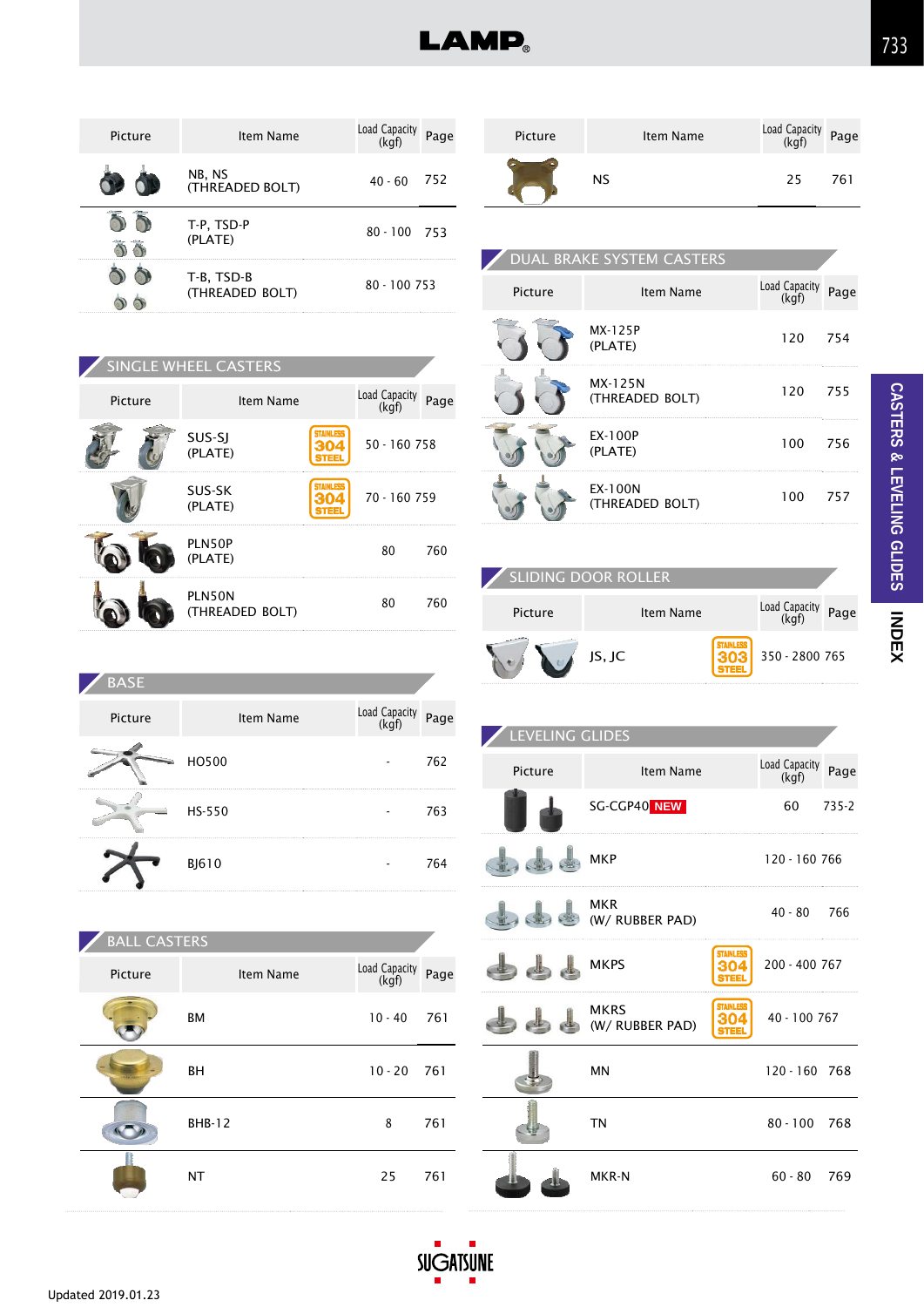

**LAMP**